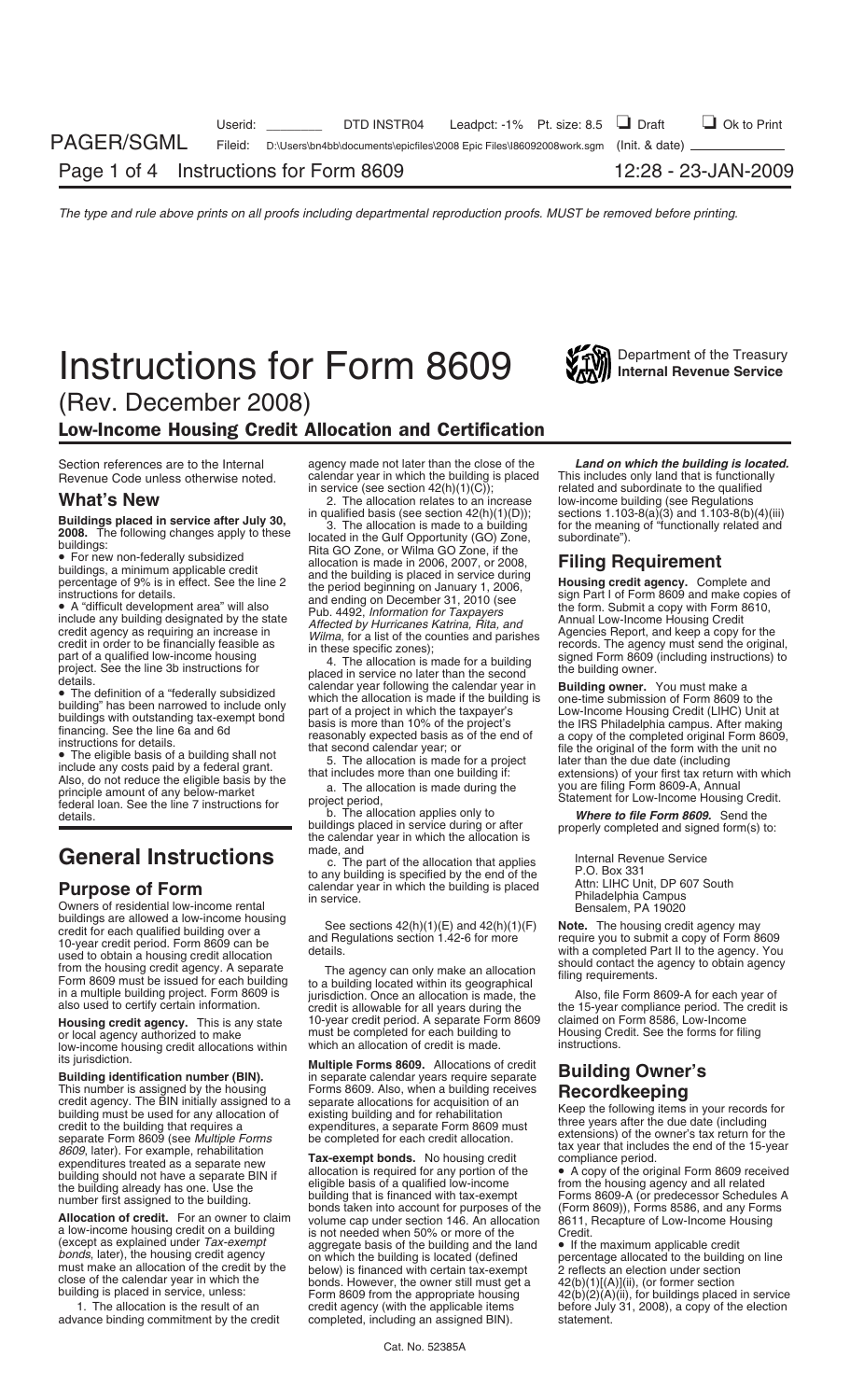allocated on line 1b reflects an allocation the IRS.  $42(i)(2)(B)$  to reduce eligible basis by the made under section  $42(h)(1)(E)$  or section the IRS. proceeds of any tax-exempt obligation in

amended form. For example, if there is a fraction order to obtain the higher credit percentage. Traction") or change in the amount of initial allocation **For allocations For allocations For allocations For allocation** change in the amount of initial allocation  $\qquad$  For allocations to buildings for additions  $\bullet$  The fractional amount of floor space of all before the close of the calendar year, file an to qualified basis under section

**Item A.** Identify the building for which this credit based on two-thirds of the credit Generally, a unit is not treated as a Form 8609 is issued when there are multiple percentage allocated to the building. Cow-income uni Form 8609 is issued when there are multiple buildings with the same address (e.g.,

agency during the year the building is applicable percentage published by the IRS.<br>placed in service.

housing credit agency is required to allocate *2008-106, 2008-49 I.R.B. 1239.* Zone, Rita GO Zone, or Wilma GO Zone, and amount that is only necessary to assure

applicable credit percentage allowable to the

housing credit dollar amount is contained in placed in service or, if applicable, for the See the instructions for line 6 for the a separate document, a copy of the binding month determined under former section definition a separate document, a copy of the binding month determined under former section definition of "federally subsidized," and the agreement.<br> $42(b)(2)(A)(ii)$ . This percentage may be less time period for which the definition appli agreement. 42(b)(2)(A)(ii). This percentage may be less time period for which the definition and the applicable percentage published by A taxpayer may elect under section

made under section  $42(h)(1)(F)$ , a copy of the allocation<br>document.<br>document.<br>document.<br>document.<br>document.<br>document.<br>document.<br>document.<br>document.<br>document.<br>document.<br>document.<br>document.<br>document.<br>document.<br>document.<br>docum service, the requirements of Regulations and reduce the applicable percentage even<br>section 1.42-8 must be met. The agency and though the building owner may only claim a **Specific Instructions** section 1.42-8 must be met. The agency though the building owner may only claim and the credit based on two-thirds of the credit must keep a copy of the binding agreement. credit based on two-thirds of the credit credit credit credit credi<br>The applicable percentage is published between the sallocated to the building. **Part I—Allocation of Credit** The applicable percentage is published<br> **Completed by Housing Credit** monthly in the Internal Revenue Bulletin. For **Line 3a.** Enter the maximum qualified basis,<br> **Completed by Housing Credit** this amount.<br>**Amended form.** Check this box if this form basis by the principal amount of any building by the smaller of:<br>amends a previously issued form. Complete outstanding below-market federal loan or **a** The fractiona amends a previously issued form. Complete outstanding below-market federal loan or • The fractional amount of low-income units all entries and explain the reason for the the proceeds of any tax-exempt obligation in to all the proceeds of any tax-exempt obligation in

before the close of the calendar year, file an unity of qualified basis under section 42(f)(3), do the low-income units to the floor space of all<br>amended Form 8609 instead of the original not reduce the applicable percenta

BLDG. 6 of 8).<br>**Line 1a.** Generally, where Form 8609 is exercedit percentage allowable to the building Section 42(i)(3) provides for certain **Line 1a.** Generally, where Form 8609 is credit percentage allowable to the building Section 42(i)(3) provides for certain the allocating document, the date of the section the month the building was placed in exceptions (e for the month the building was placed in exceptions (e.g., units that provide for service or, if applicable, for the month transitional housing for the homeless may allocation is the date the Form 8609 is service or, if applicable, for the month transitional housing for the homeless may<br>completed, signed, and dated by an determined under section 42(b)(1)[(A)](ii). qualify as low-incom completed, signed, and dated by an determined under section  $42(b)(1)[(A)](ii)$ . qualify as low-income units). See section  $42(b)(1)[(A)](ii)$ .  $42(i)(3)$  and  $42(c)(1)(E)$  for more This percentage may be less than the  $42(i)(3)$  and 42(i)(3) and 42(i)(3) and 42(i)(3)

**ENTION** non-federally subsidized buildings of allocation is the date the authorized<br>
of the housing credit gency<br>
of the first tax year of the credit period. For<br>
official of the housing credit agency<br>
completes, signs, and dates the section<br>
completes, signs, and **Line 1b.** Enter the housing credit dollar *and the building toreach housing credit agency determines that a* **buildings in certain high-cost areas.** If year of the 10-year credit period. The *lesser amount is necessary lesser amount is necessary to assure* the building is located in a high-cost area<br>project feasibility. See section 42(m),  $($ i.e., "qualified census tract," "difficult amount should equal the percentage on line *project feasibility. See section 42(m),* (i.e., "qualified census tract," "difficult<br>2 multiplied by the amount on line 3a. The *Regulations section 1.42-8(a)(4), and Notice* dev 2 multiplied by the amount on line 3a. The *Regulations section 1.42-8(a)(4), and Notice* development area," Gulf Opportunity (GO) housing credit agency is required to allocate 2008-106, 2008-49 I.R.B. 1239. Zone, Rita GO

an amount that is only necessary to assure<br>
project fraction (the eligible basis may be increased as<br>
project fraction (the applicable this, the<br>
agency can, to the extent permitted by the<br>
agency can, to the extent permi *Buildings placed in service before* necessary to assure project feasibility. For definition of a "difficult development area" new buildings that are federally subsidized, has been expanded to include any building or existing buildings, use the applicable designated by the state credit agency in

• If the binding agreement specifying the building for the month the building was percentage for the 30% present value credit.<br>housing credit dollar amount is contained in placed in service or, if applicable, for the See t than the applicable percentage published by  $\begin{array}{c} A \text{ taxpaper may elect under section} \\ 42(i)(2)(B) \text{ to reduce eligible basis by the} \end{array}$ 

to qualified basis under section  $42(f)(3)$ , do

buildings with the same address (e.g., **Buildings placed in service after July** occupancy, used other than on a transient **BLDG.** 6 of 8).<br>**BLDG.** 6 of 8). **BUILDEN 6** and occupied by qualifying tenants.

placed in service.<br>
However, if an allocation is made under<br>
section 42(h)(1)(E) or 42(h)(1)(F), the date<br>
extribution an-federally subsidized buildings<br>
non-federally subsidized buildings<br>
of the first tax year of the cre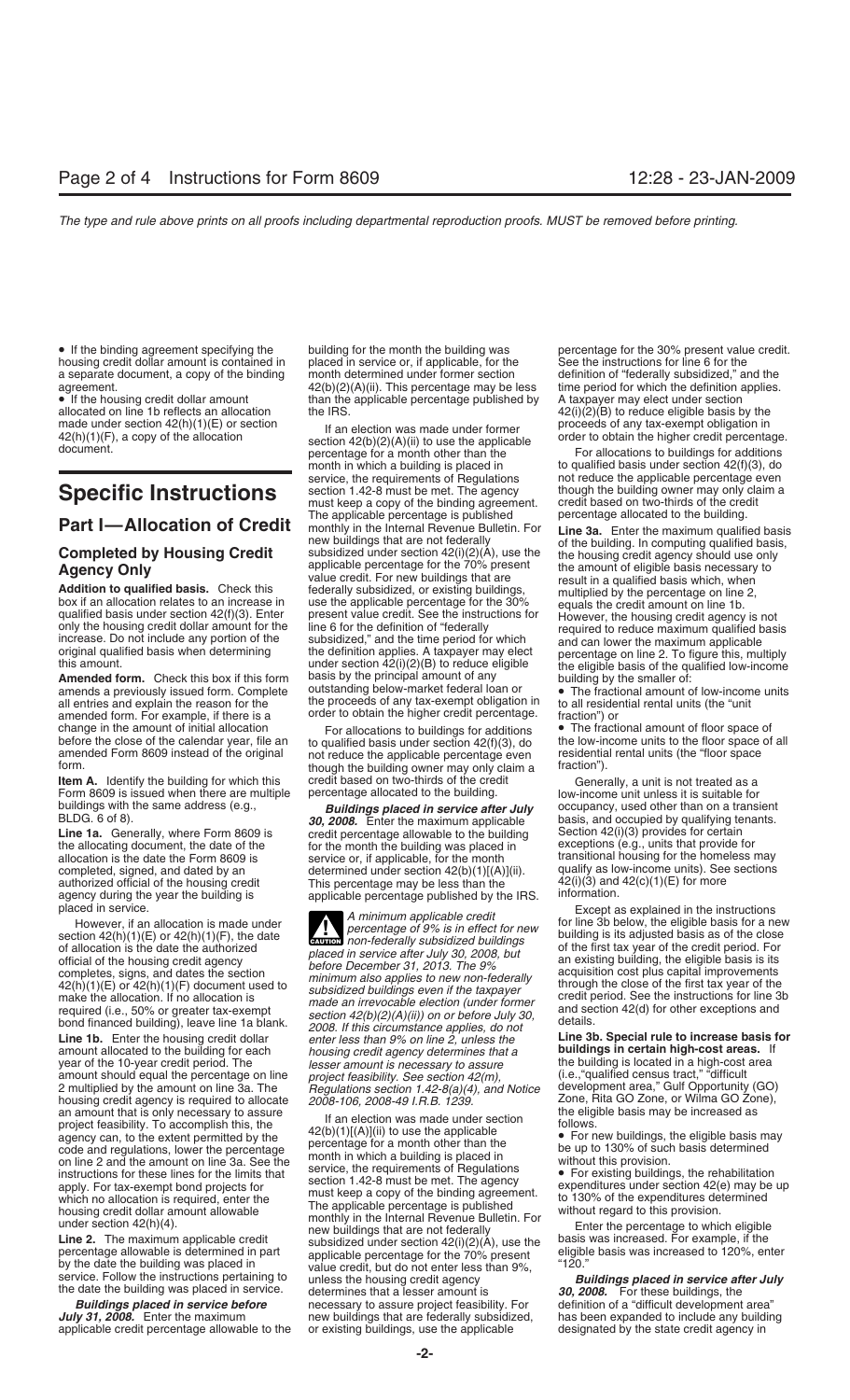**TIP**

Line 5. The placed-in-service date for a federally subsidized if 40% or more of the You may elect to reduce the eligible residential rental building is the date the first residential units in the building are occupied basis by the principal amount of any<br>unit in the building is ready and available for by individuals whose income is 50% or le unit in the building is ready and available for occupancy under state or local law. Rehabilitation expenditures treated as a national nonmetropolitan median gross obtain a higher credit percentage. To make<br>separate new building under section 42(e) income, when applicable). Buildings located this election, separate new building under section 42(e) income, when applicable). Buildings located this election, check the "Yes" box in Part are placed in service at the close of any in New York City receiving this assistance line 9a. are placed in service at the close of any in New York City receiving this assistance line 9a. Reduce the eligible basis by the<br>24-month period over which the are not treated as federally subsidized if principal amount of s 24-month period over which the are not treated as federally subsidized if expenditures are aggregated, whether or not 25% or more of the residential units in the expenditures are aggregated, whether or not 25% or more of the residential units in the proceeds before entering the amount on line<br>the building is occupied during the building are occupied by individuals whose 7. You must

**Note.** The placed-in-service date for an gross income. **before multiplying the eligible basis by the existing building is determined separately**<br>from the placed-in-service date of **Part II—First-Year** increased percentage in Part I, line 3b.<br>rehabilitation expenditures treated

acquisition of an existing building unless<br>substantial rehabilitation is done. See of the building. Eligible basis does not You may elect to reduce the eligible<br>sections 42(d)(2)(B)(iv) and 42(f)(5) that include the cost o sections 42(d)(2)(B)(iv) and 42(f)(5) that include the cost of land. Determine eligible basis by the proceeds of any tax-exempted in the date the allocation was basis at the close of the first year of the obligation to obt were in effect on the date the allocation was basis at the close of the first year of the made. Do not issue Form 8609 for credit period (see sections  $42(f)(1)$ ,  $42(f)(5)$ , made. Do not issue Form 8609 for credit period (see sections  $42(f)(1)$ ,  $42(f)(5)$ , percentage. To make this election, check acquisition of an existing building unless and  $42(g)(3)(B)(iii)$  for determining the start the "Yes" box substantial rehabilitation under section  $42(e)$  of the credit period). eligible basis by the obligation proceeds<br>is placed in service. equivalence the objections the eligible basis is before entering the amount on line 7.

is placed in service.<br> **Lines 6a and 6d for buildings placed**<br> **Exerces to the set of construction** or<br> **Exerces to the set of the set of the set of the set of the set of the set of the set of the set of the set of the se** federally subsidized, then box 6a or 6d must If the housing credit agency has entered Low-income units are units occupied by be checked regardless of whether the an increased percentage in Part I, line 3b, qualifying tenants, while residential rental<br>taxpayer has informed the housing credit multiply the eligible basis by the increased units are taxpayer has informed the housing credit multiply the eligible basis by the increased units are all units, whether or not occupied.<br>agency that the taxpayer intends to make percentage and enter the result. See the instruct agency that the taxpayer intends to make

order to be financially feasible as part of a the election under section 42(i)(2)(B) to Residential rental property may qualify qualify qualified low-income housing project. <br>
reduce eligible basis by the principal amount reduce eligible basis by the principal amount for the credit even though part of the of any outstanding below-market federal building in which the residential rental units

For definitions of a qualified census<br>
tract and a difficult development area, and<br>
for other details.<br>
tract and a difficult development area, and<br>
for other details.<br>
Siguida is treated as federally subsidized if a tany

the building is occupied during the building are occupied by individuals whose 7. You must reduce the eligible basis by the rehabilitation period.<br>
rehabilitation period. Conclusion between the state of the area median pri

**ENTION** placed in service corresponds to the

and  $42(g)(3)(B)(iii)$  for determining the start the "Yes" box in Part II, line 9a. Reduce the of the credit period).

See section 42(d)(5)(B) (former of any outstanding below-market federal building in which the residential rental units<br>section 42(d)(5)(C) for buildings loan or the proceeds of any tax-exempt are located is used for commer

eligible basis must be reduced by any<br>exclude from eligible basis and any federal subsidition.<br>exclude from eligible basis and any federal<br>grant received.<br>**Line 4.** Enter the percentage of the<br>grant received.<br>**Line 4.** Ent

occupancy under state or local law. of the area median gross income (or the proceeds of any tax-exempt obligation to<br>Rehabilitation expenditures treated as a mational nonmetropolitan median gross obtain a higher credit per principal amount of such loan or obligation<br>proceeds, or any federal grant received,

rehabilitation expenditures treated as a **Certification Certification 1998. Buildings placed in service after July** separate new building. Line 6. Not more than 90% of the state<br>housing credit ceiling for any calendar year<br> **Completed by Building Owner With** federal grant. Also, reduce the eligible basis housing credit celling for any calendar year<br>
can be allocated to projects other than<br>
projects involving qualified nonprofit<br>
organizations. A qualified nonprofit<br>
organization must own an interest in the<br>
organization mu meaning of section 469(h)) in the the project date on line 5. If the Form 8609 issued to<br>development and operation of the project date on line 5. If the Form 8609 issued to<br>throughout the compliance period. See you contai